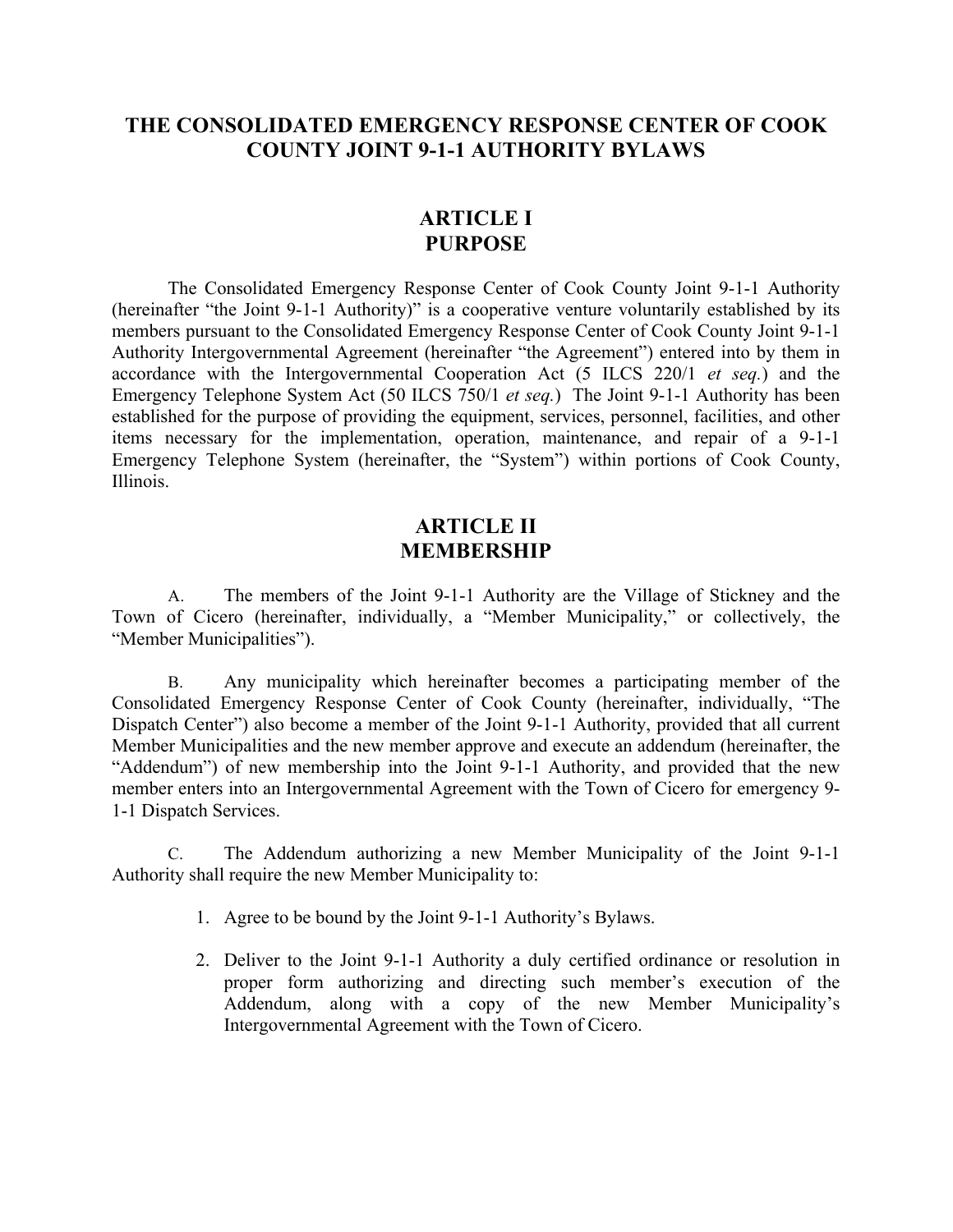3. Deliver to the Joint 9-1-1 Authority a duly authorized ordinance in proper form rescinding any local ordinance or resolution which created an Emergency Telephone System Board within such Member Municipality.

D. Termination: Any Member Municipality of the Joint 9-1-1 Authority may terminate its membership at any time upon thirty (30) days written notice to each of the remaining Member Municipalities of the Joint 9-1-1 Authority. All Surcharge Funds (as hereinafter defined) allocated to the Member Municipality that terminates its membership in the Joint 9-1-1 Authority shall be returned to that Member Municipality, within ninety (90) days of said Member Municipality's termination of its membership, except for those funds loaned to Member Municipalities by the Town of Cicero for any costs incurred by the Town of Cicero to help move the Member Municipalities into the The Dispatch Center.

## **ARTICLE III JOINT 9-1-1 AUTHORITY**

## **A. JOINT 9-1-1 AUTHORITY BOARD; POWERS**

The functions and operations of the Joint 9-1-1 Authority shall be governed by the Joint 9-1-1 Authority Board (hereinafter the "Board"). The Board shall consist of voting members and non-voting members. The voting members of the Board shall be comprised of eight (8) members of the Town of Cicero and one (1) member for each additional Member Municipality that is designated by each of the additional Member Municipalities, provided that voting member for each additional Member Municipality must be a representative of that Member Municipality's 9-1-1 public safety agencies, including but not limited to its police department, fire department, emergency medical services provider and its emergency services and disaster agencies, appointed on the basis of their ability or experience. Notwithstanding any provision of these Bylaws to the contrary, the voting members of the Board shall include one additional member of the Town of Cicero for each new Member Municipality that becomes a participating member of the Dispatch Center in accordance with Article II of these Bylaws. The non-voting members may be comprised of advisors, each of whom shall be appointed by a majority of the voting members of the Board.

The powers of the Board shall include:

- 1. Planning a 9-1-1 System, as such term is defined in the Emergency Telephone System Act.
- 2. Coordinating and supervising the implementation, upgrading or maintenance of the System, including the establishment of equipment specifications and coding systems.
- 3. Receiving monies from the surcharge imposed under Section 15.3 of the Emergency Telephone System Act (50 ILCS 750/15.3), and from any other source for deposit into the Joint 9-1-1 Authority Fund (hereinafter "the Fund").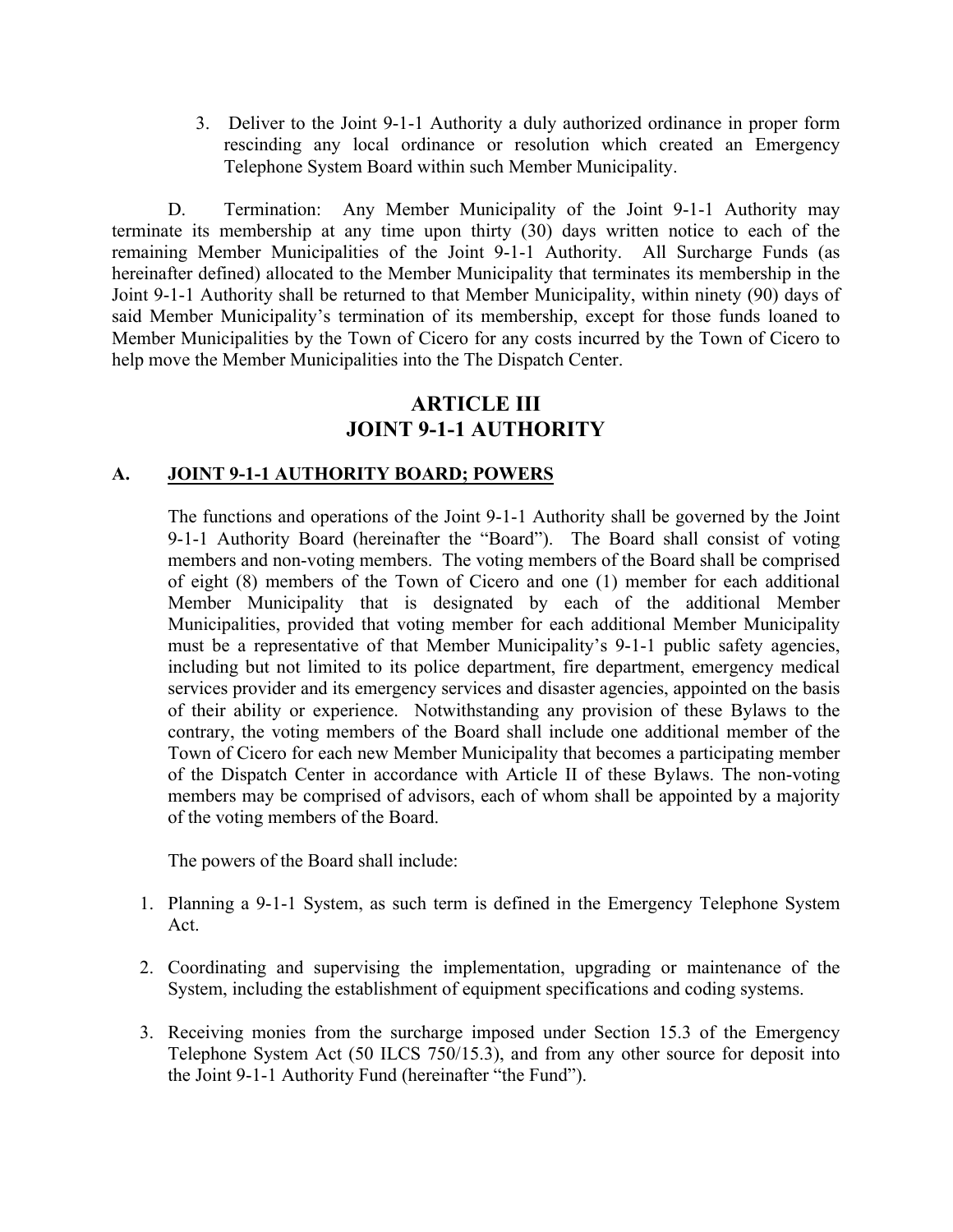- 4. Authorizing all disbursements from the Fund.
- 5. Hiring, on a temporary basis, any staff necessary for the implementation or upgrade of the System.
- 6. Making and entering into contracts.
- 7. Exercising all powers necessary and incidental to carrying out the purposes set forth in Article I of these Bylaws, including, but not limited to, approving amendments to these Bylaws, accepting new members, and approving the annual budget of the Joint 9-1-1 Authority, provided, however, that such action shall not be inconsistent with the laws of the State of Illinois.

#### **B. VOTING; VACANCY; COMPENSATION**

- 1. Each voting member of the Board shall be entitled to one vote upon each matter submitted to a vote at a Board meeting.
- 2. Proxy or absentee voting is not allowed. However, each voting member of the Board may designate a person to serve in his or her absence at regular or special meetings, with the authority to vote on behalf of such absent Board member. The person so designated by a voting member of the Board shall be either a police or fire chief or a member of the command staff for either the police or fire department of such Member Municipality.
- 3. If any voting member of the Board ceases to be an official or employee of their respective Municipality, such Member Municipality's seat on the Board shall be vacant, until a successor is duly appointed by the Member Municipality.
- 4. Voting members of the Board shall serve on the Board without salary, but each may be reimbursed for necessary expenses incurred in connection with the Joint 9-1-1 Authority business.

### **C. MEETINGS**

- 1. Regular meetings of the Board shall be held at  $5303 \text{ W}$ .  $25^{\text{th}}$  Street, Cicero, Illinois on the first Thursday of the month. At least five (5) days prior to each regular meeting, the Chairman of the Board shall cause an agenda for such meetings to be sent to each of the other Board members.
- 2. Special meetings of the Board may be called by its Chairman or by any four (4) members of the Board as follows:
	- a) The person(s) calling for the special meeting shall provide written notice of such special meeting to each member of the Board, which notice shall be provided not less than forty-eight (48) hours in advance of such special meeting, and which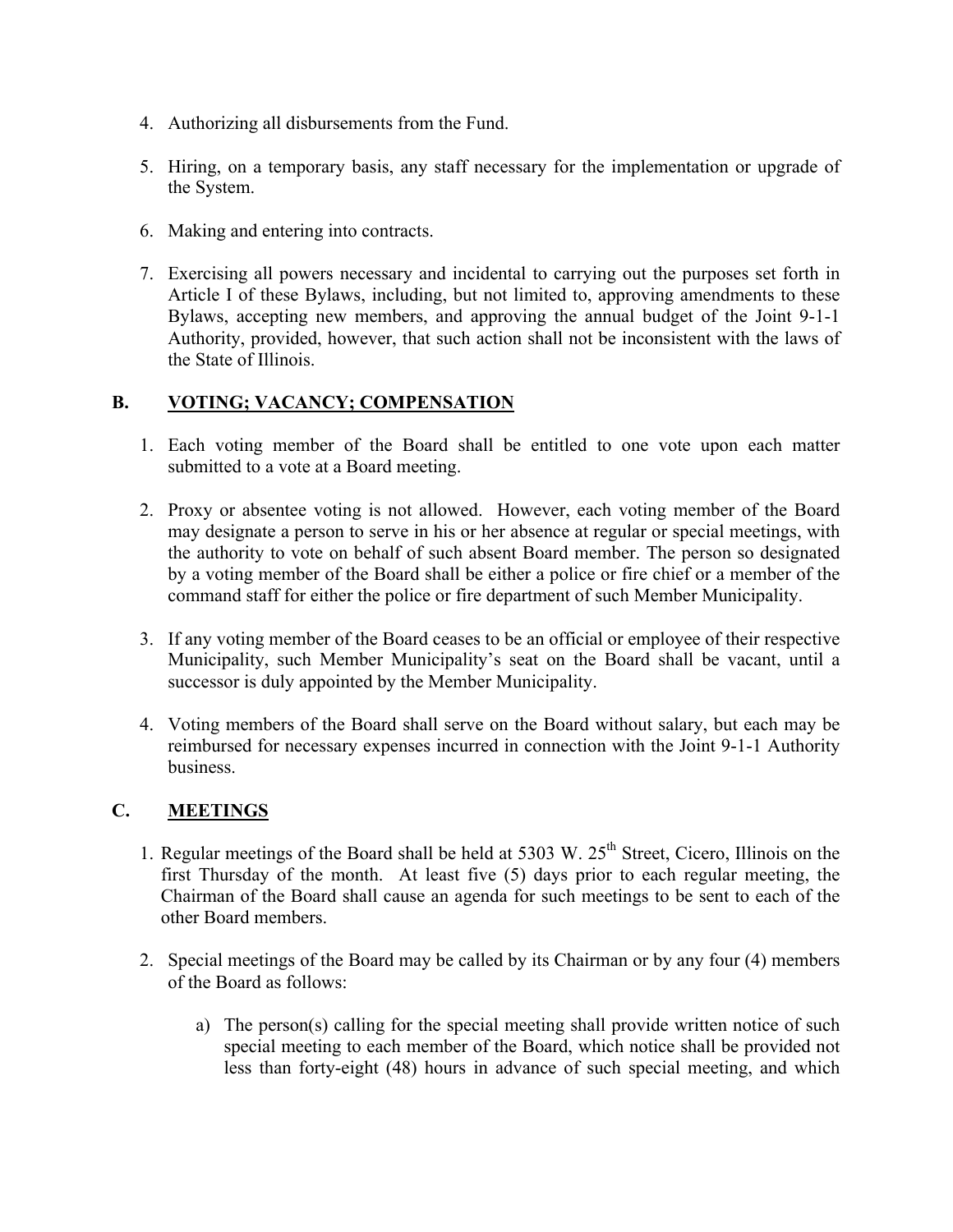notice shall also include an agenda which specifies the subject or subjects of such special meeting.

- b) Business conducted at said special meeting shall be limited to those items specified in the agenda.
- c) Notwithstanding the above, an emergency meeting may be called without fortyeight (48) hours advance written notice, if a majority of the voting members of the Board agree, but written notice of such emergency meeting shall be provided to all Board members as soon as practicable, along with the subject matter of such emergency meeting.
- 3. Unless otherwise specified in these Bylaws, a quorum for the transaction of all business by the Board shall consist of a majority of the voting members of the Board (*e.g.,* if 10 voting members, a quorum is 6 members).
- 4. Except to the extent that these Bylaws or any rules adopted by the Board impose a stricter requirement, all meetings of the Board shall comply with the requirements of the Illinois Open Meetings Act 5 ILCS 120/1 *et seq.*
- 5. To the extent not contrary to these Bylaws, Robert's Rules of Order shall govern the conduct of all meetings of the Board.

### **D. OFFICERS**

Officers of the Board shall consist of a Chairman, a Vice Chairman, a Secretary and a Treasurer. The Officers of the Board shall be appointed by the Town of Cicero's President.

#### 1. Chairman

The Chairman shall:

- a) Conduct meetings of the Board.
- b) Sign or co-sign any instruments which the Board has authorized to be executed.
- c) Perform all duties incident to the office of Chairman and such other duties as may be prescribed by the Board from time to time, provided that such other duties are consistent with these Bylaws, the Agreement and applicable laws, including the applicable Rules and Regulations of the Illinois Commerce Commission or the Office of the Illinois State Police Statewide 9-1-1 Administrator.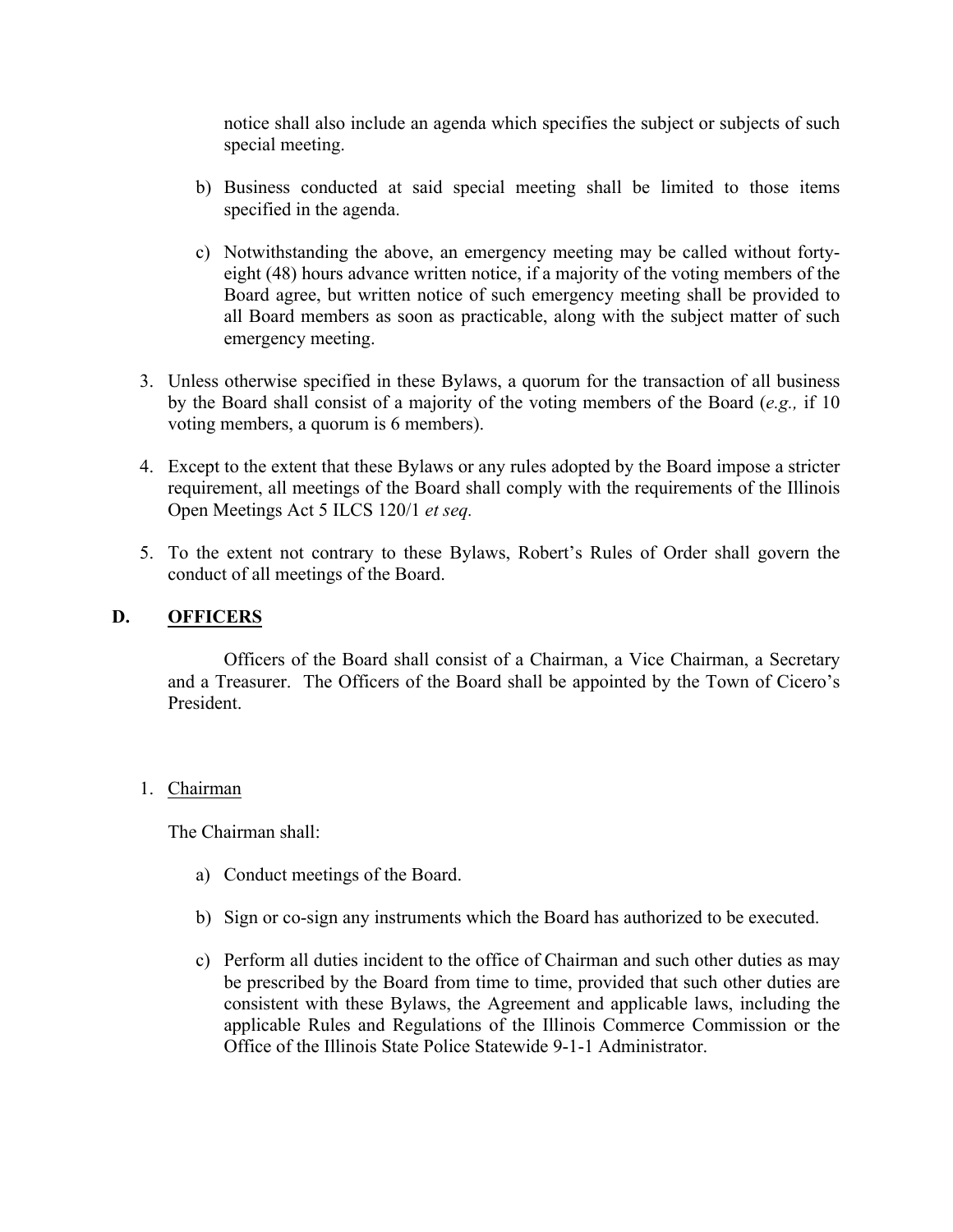d) Provide a bond in the amount of \$1,000,000 for the faithful discharge of his duties with such surety or sureties as the Board shall determine. The bond premium shall be paid by the Joint 9-1-1 Authority.

### 2. Vice Chairman

- a) In the event of the absence of the Chairman or in the event of the Chairman's inability or refusal to act, the Vice Chairman shall perform the duties of Chairman, until such time as the Chairman or his/her successor undertakes to perform the duties of the Chairman.
- b) Provide a bond in the amount of \$1,000,000 for the faithful discharge of his duties with such surety or sureties as the Board shall determine. The bond premium shall be paid by the Joint 9-1-1 Authority.

### 3. Secretary

The Secretary shall:

- a) Keep the minutes of the Board.
- b) See that all notices are duly made, given or published, in accordance with the provisions of these Bylaws or as required by law.
- c) Act as custodian of the records and the Freedom of Information Officer of the Joint 9-1-1 Authority.
- d) Perform all duties incident to the office of Secretary and such other duties as from time to time may be assigned to him/her by the Board.
- e) Provide a bond in the amount of \$1,000,000 for the faithful discharge of his duties with such surety or sureties as the Board shall determine. The bond premium shall be paid by the Joint 9-1-1 Authority.
- f) Shall not be entitled to any compensation for services rendered as Secretary.

### 4. Treasurer

In accordance with 50 ILCS 750/15.4(c), a Treasurer shall be appointed by the Board.

The Treasurer shall: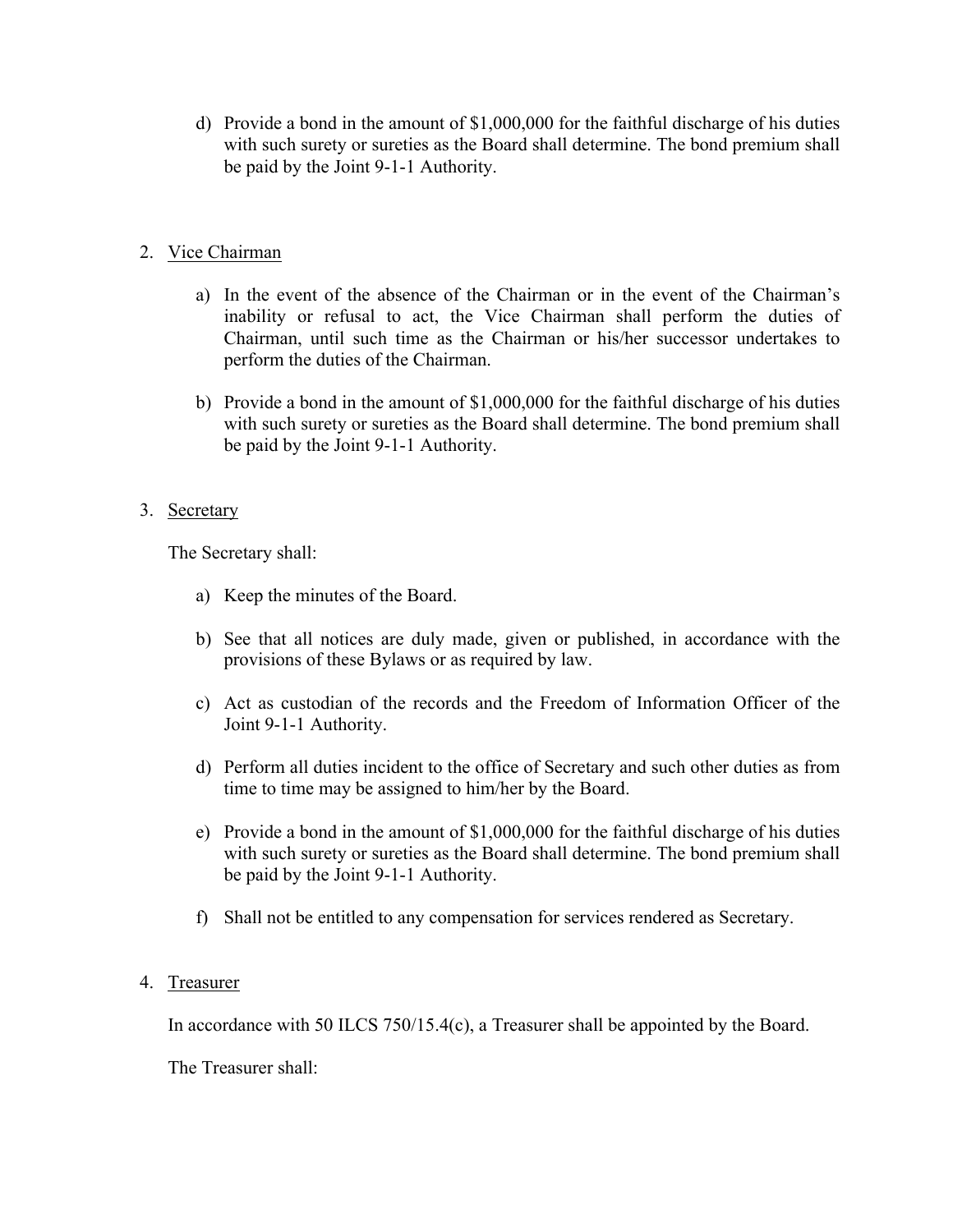- a) Receive and act as custodian and be responsible for all funds generated through a surcharge on telephone in service network connections, as well as any other funds generated in support of the Joint 9-1-1 Authority.
- b) Dispense funds from the Fund in accordance with Illinois law and these Bylaws.
- c) Perform all the duties incident to the office of Treasurer and such other duties as from time to time may be assigned to him/her by the Board.
- d) Provide a bond in the amount of \$1,000,000 for the faithful discharge of his duties with such surety or sureties as the Board shall determine. The bond premium shall be paid by the Joint 9-1-1 Authority.
- e) Shall not be entitled to any compensation for services rendered as Treasurer.

## 5. Advisors

The Board may appoint non-voting member(s) of the Board to serve as the Board's advisors, as the Board deems necessary. Advisors may consist of management officials and representatives from the Joint 9-1-1 Authority's dispatch center. Advisors may also include, but not be limited to, administrative staff from the Member Municipalities including a Member Municipality's police and/or fire departments. Advisors shall have no vote on the Board or be entitled to any compensation for services rendered as Advisors.

# **ARTICLE IV 9-1-1 AUTHORITY FUND**

- 1. There shall be created a Joint 9-1-1 Authority Surcharge Fund (hereinafter the "Fund") into which all 9-1-1 surcharge receipts from the Member Municipality (hereinafter the "Surcharge Funds") shall be deposited.
- 2. The Joint 9-1-1 Authority Treasurer shall be the custodian of the Fund.
- 3. The Chairman and Vice Chairman shall each be a legal signatory of the Board for the management of the monies belonging to, or in the custody or the Board, of which one (1) signatory shall be required for each check or other instrument of withdrawal of monies from any bank accounts or other depository.
- 4. Surcharge Funds collected shall be segregated, allocated and recorded separately for each Member Municipality, in the same proportion that would have been received by such Member Municipality prior to its consolidation with the other Member Municipalities. These allocations shall include any surcharge amounts contributed by a Member Municipality at the time of joining the Joint 9-1-1 Authority. (For example, Surcharge Funds generated on behalf of the Village of Stickney shall be segregated and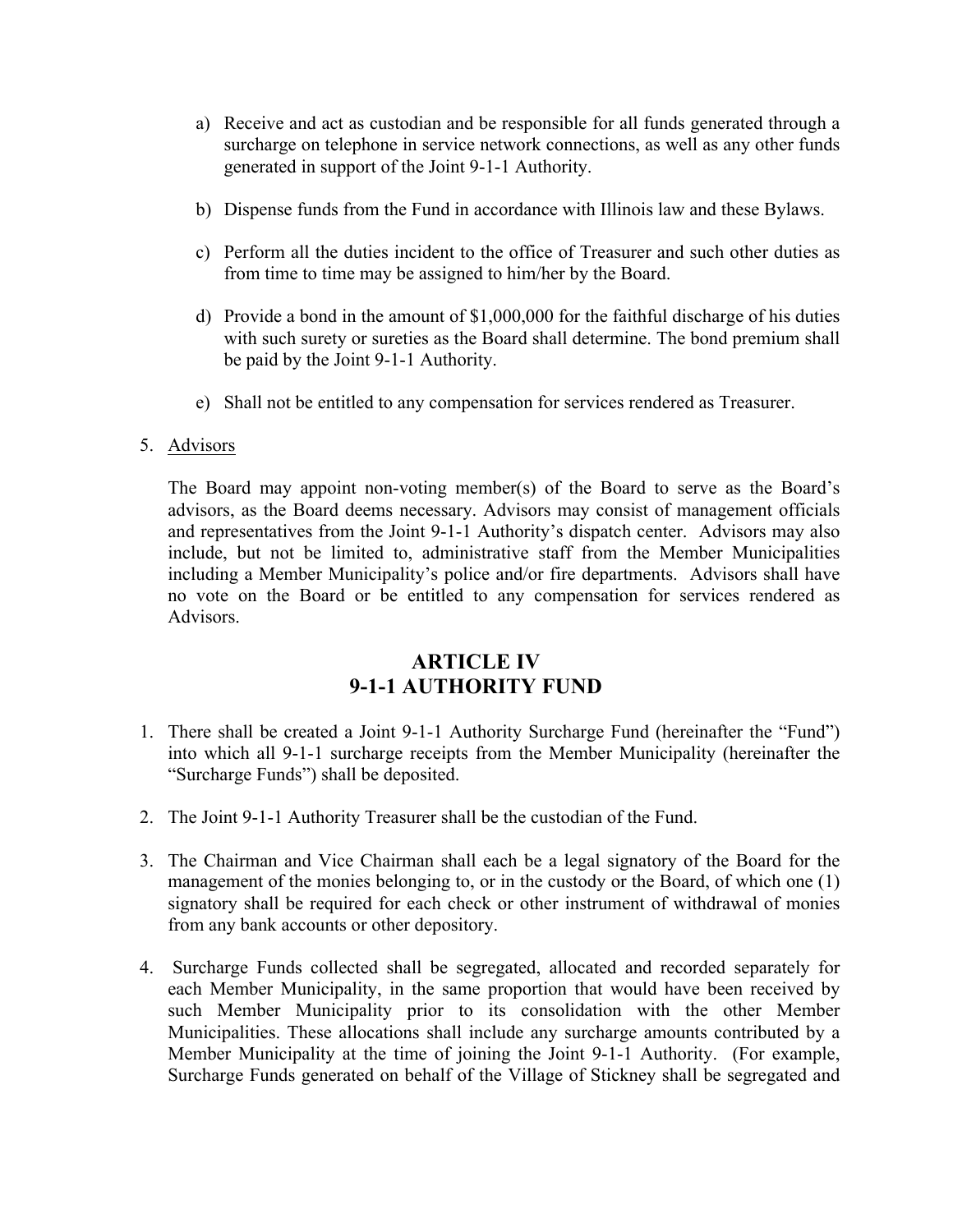allocated for use, as directed by the voting member of the Board representing the Village of Stickney.)

- 5. All interest accruing on the Fund shall remain in the Fund, and shall be allocated amongst each Member Municipality in the same manner as set forth hereinabove for Surcharge Funds.
- 6. No expenditures may be made from such fund, except upon the direction of the Joint 9-1- 1 Authority Board, by ordinance or resolution adopted by a majority of all voting members of the Board. However, the Board shall be required to approve any expenditures from the segregated Surcharge Funds of a Member Municipality, upon the recommendation of the voting members of the Board for said Member Municipality, provided that such expenditures are in compliance with Paragraph 6 hereinafter.
- 7. Expenditures may be made only to pay for the costs associated with the following:
	- a) The design of the emergency telephone answering System.
	- b) The coding, updating and maintenance of the master street address guide database.
	- c) The repayment of monies advanced for the implementation of the System.
	- d) The charges for procurement, maintenance, replacement and update of automatic number identification and automatic location identification equipment.
	- e) The nonrecurring charges related to installation of the emergency telephone answering System and the ongoing network charges.
	- f) The purchase of other products and services necessary for the implementation, upgrade and maintenance of the 9-1-1 Authority's 9-1-1 Dispatch Center and any other purpose related to the operation of its 9-1-1 Dispatch Center, including costs attributable directly to the construction, leasing or maintenance of any buildings or facilities or costs or personnel attributable directly to the operation of its 9-1-1 Center.
	- g) Personnel and professional services.
	- h) The implementation of a computer aided dispatch system or hosted supplemental 9-1-1 services.
	- i) Any other expenditure permitted by the Emergency Telephone System Act.

7. The Joint 9-1-1 Authority may create such other bank accounts as are necessary for the operation of the 9-1-1 System. However, Surcharge Funds shall be kept in a separate account, as detailed in this Section.